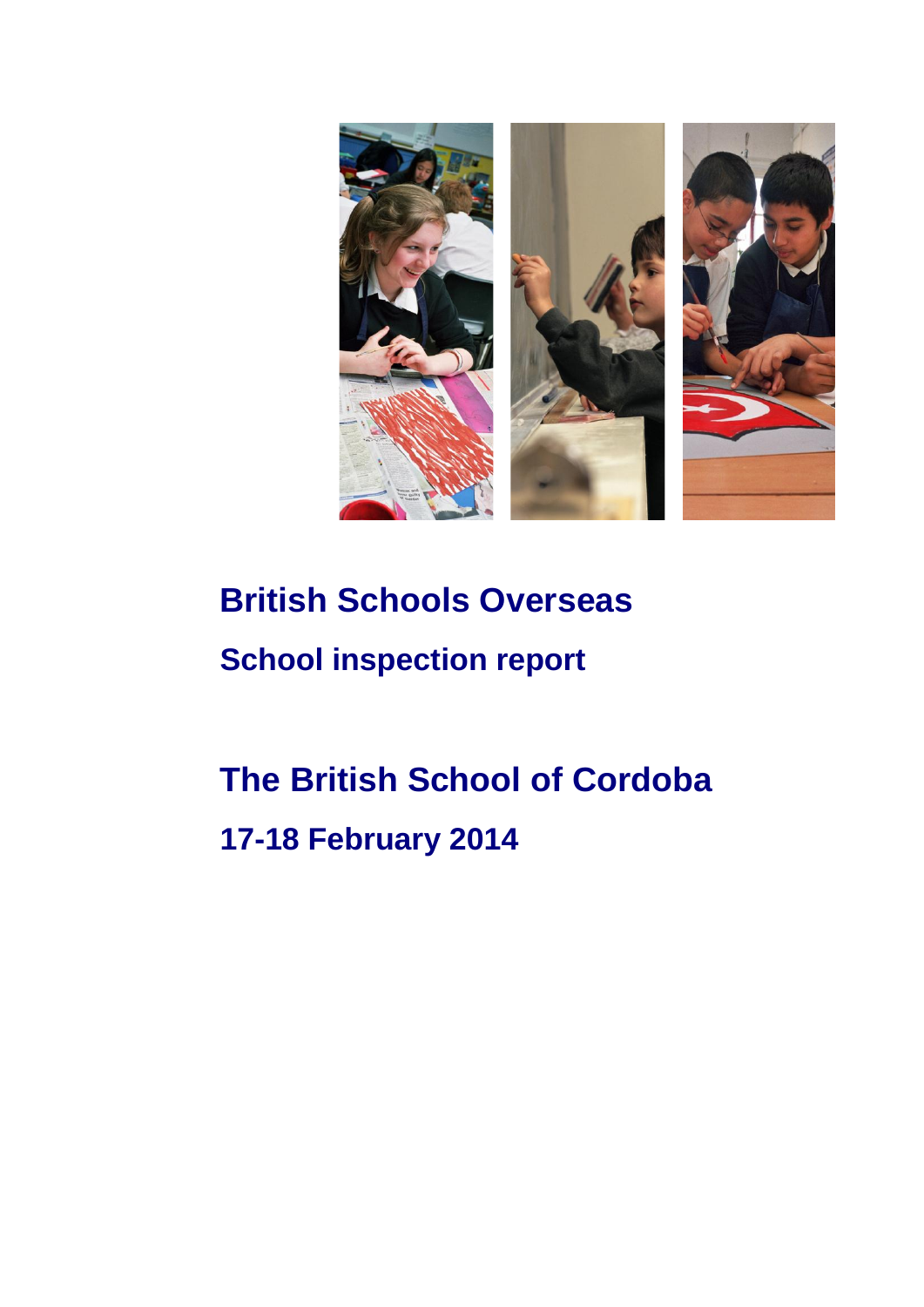

# Issue and revision record

| <b>Revision</b> | <b>Date</b> | <b>Originator</b> | <b>Checker</b> | <b>Approver</b> | <b>Description</b> |
|-----------------|-------------|-------------------|----------------|-----------------|--------------------|
| 1               | 20/02/2014  | <b>BRO</b>        | FG             |                 | Draft              |
|                 |             |                   |                |                 |                    |
|                 |             |                   |                |                 |                    |
| 2               | 27/02/2014  | <b>BRO</b>        | FG             |                 | Draft              |
|                 |             |                   |                |                 |                    |
|                 |             |                   |                |                 |                    |
| 3               | 14/03/2014  | <b>BRO</b>        | FG             | <b>PJH</b>      | Final draft        |

This document has been prepared for the titled project or named part thereof and should not be relied upon or used for any other project without an independent check being carried out as to its suitability and prior written authority of Cambridge Education Limited being obtained. Cambridge Education Limited accepts no responsibility or liability for the consequences of this document being used for a purpose other than the purposes for which it was commissioned. Any person using or relying on the document for such other purpose agrees, and will by such use or reliance be taken to confirm his agreement

to indemnify Cambridge Education Limited for all loss or damage resulting therefrom. Cambridge Education Limited accepts no responsibility or liability for this document to any party other than the person by whom it was commissioned.

To the extent that this report is based on information supplied by other parties, Cambridge Education Limited accepts no liability for any loss or damage suffered by the client, whether contractual or tortious, stemming from any conclusions based on data supplied by parties other than Cambridge Education Limited and used by Cambridge Education Limited in preparing this report.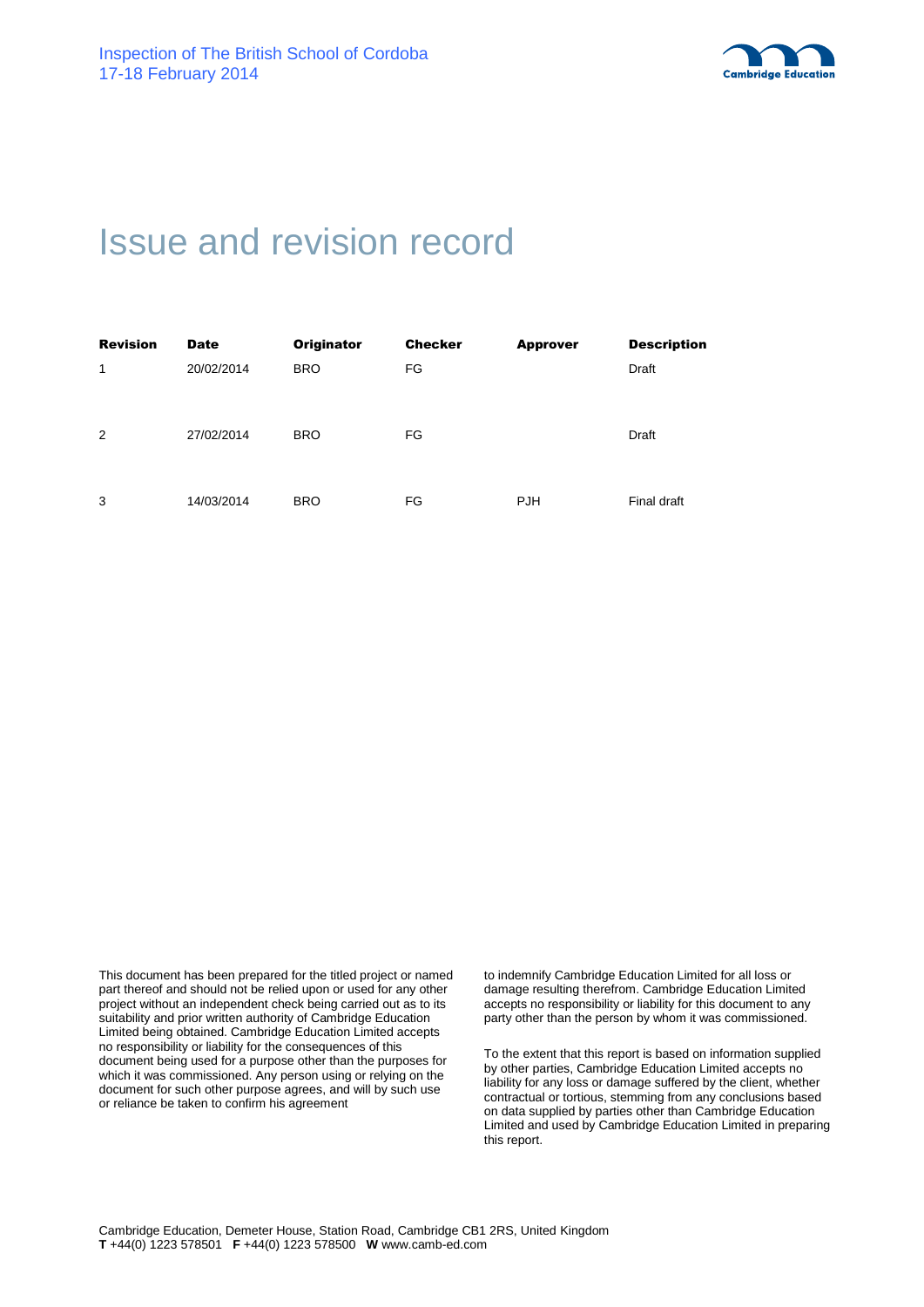

# **Contents**

#### Title Page

| The spiritual, moral, social and cultural development of pupils 5 |  |
|-------------------------------------------------------------------|--|
|                                                                   |  |
|                                                                   |  |
|                                                                   |  |
|                                                                   |  |
|                                                                   |  |
|                                                                   |  |
|                                                                   |  |
|                                                                   |  |
|                                                                   |  |
|                                                                   |  |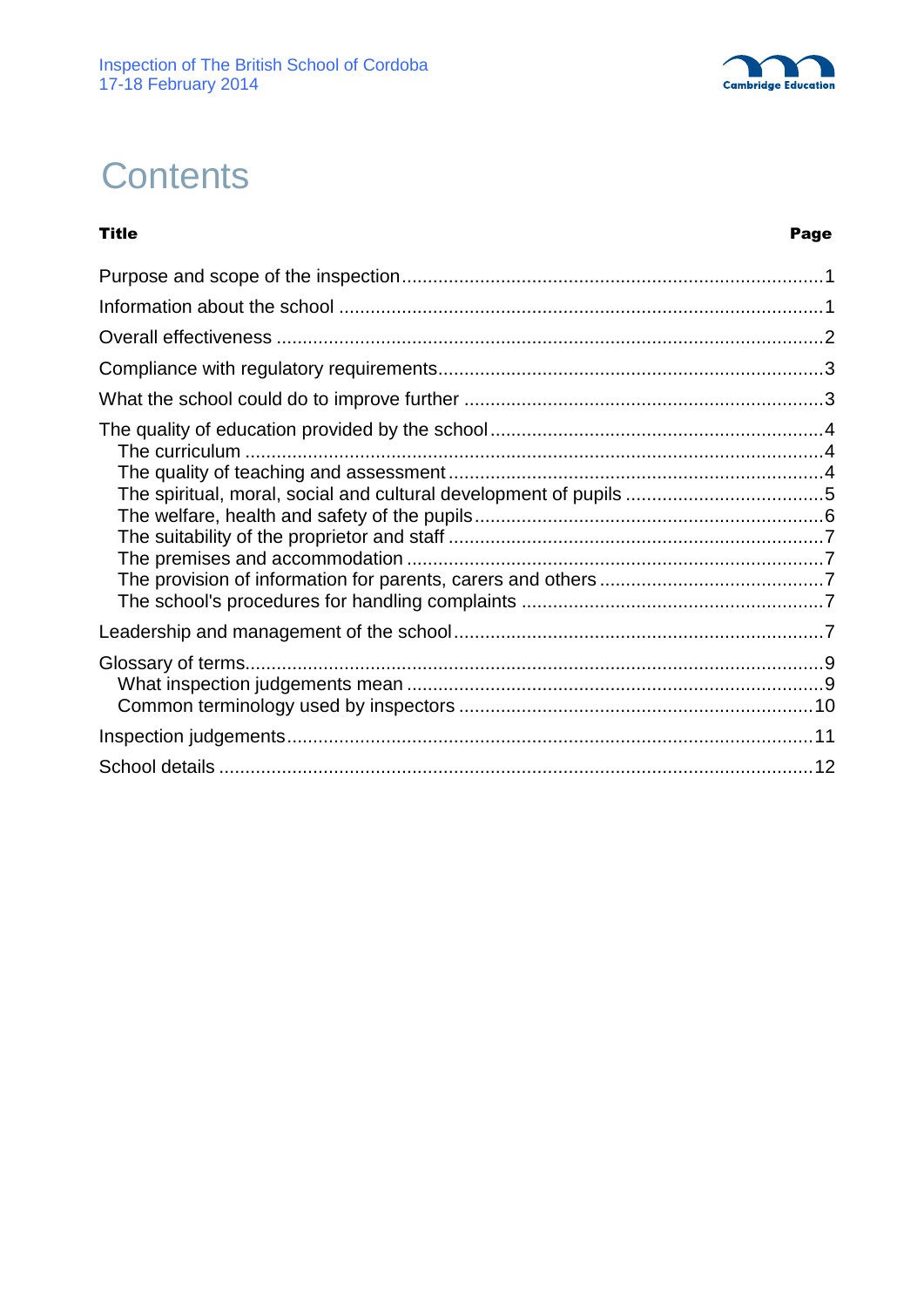



## **Purpose and scope of the inspection**

Two inspectors from Cambridge Education's British Schools Overseas Inspectorate carried out this inspection, and Ofsted accredited inspectors.

The inspectors visited 40 lessons and held meetings with staff and pupils. They observed the school's work and looked at data on pupils' attainment over the past three years, at schemes of work, policies, the school improvement plan and the school's self-review.

#### **The inspection team:**

| <b>Brian Oppenheim</b> | Lead inspector, Cambridge Education |
|------------------------|-------------------------------------|
| Roger Fry              | Team inspector, Cambridge Education |
| Adrian Massam          | Team inspector, NABSS               |
| Abigail Kay            | Team inspector, NABSS               |

Inspectors used the Department for Education standards for the inspection of British schools overseas aligned with the NABSS accreditation criteria. The purpose of the inspection is to provide information to parents, teachers, senior managers and the school's owners on the overall effectiveness of the school and the standard of education. Cambridge Education reports to the Department for Education (DfE) on the extent to which schools meet the relevant standards for British schools overseas as follows:

- the quality of education provided by the school (curriculum, teaching and assessment)
- the spiritual, moral, social and cultural development of pupils
- the welfare, health and safety of the pupils
- the suitability of the proprietor and staff
- the premises and accommodation
- the provision of information for parents, carers and others
- the school's procedures for handling complaints
- leadership and management of the school.

## **Information about the school**

The British School of Cordoba was founded in 1998 and now has 520 pupils on two sites, 500 metres apart, close to the city centre. The school is a fully authorised British school with an educational programme based on the National Curriculum for England and Wales. Most students are Spanish nationals but there are others from the UK and other parts of Europe. The school is authorised by the Spanish Ministry of Education to offer a British education to children of all nationalities and is a member of the National Association of British Schools in Spain.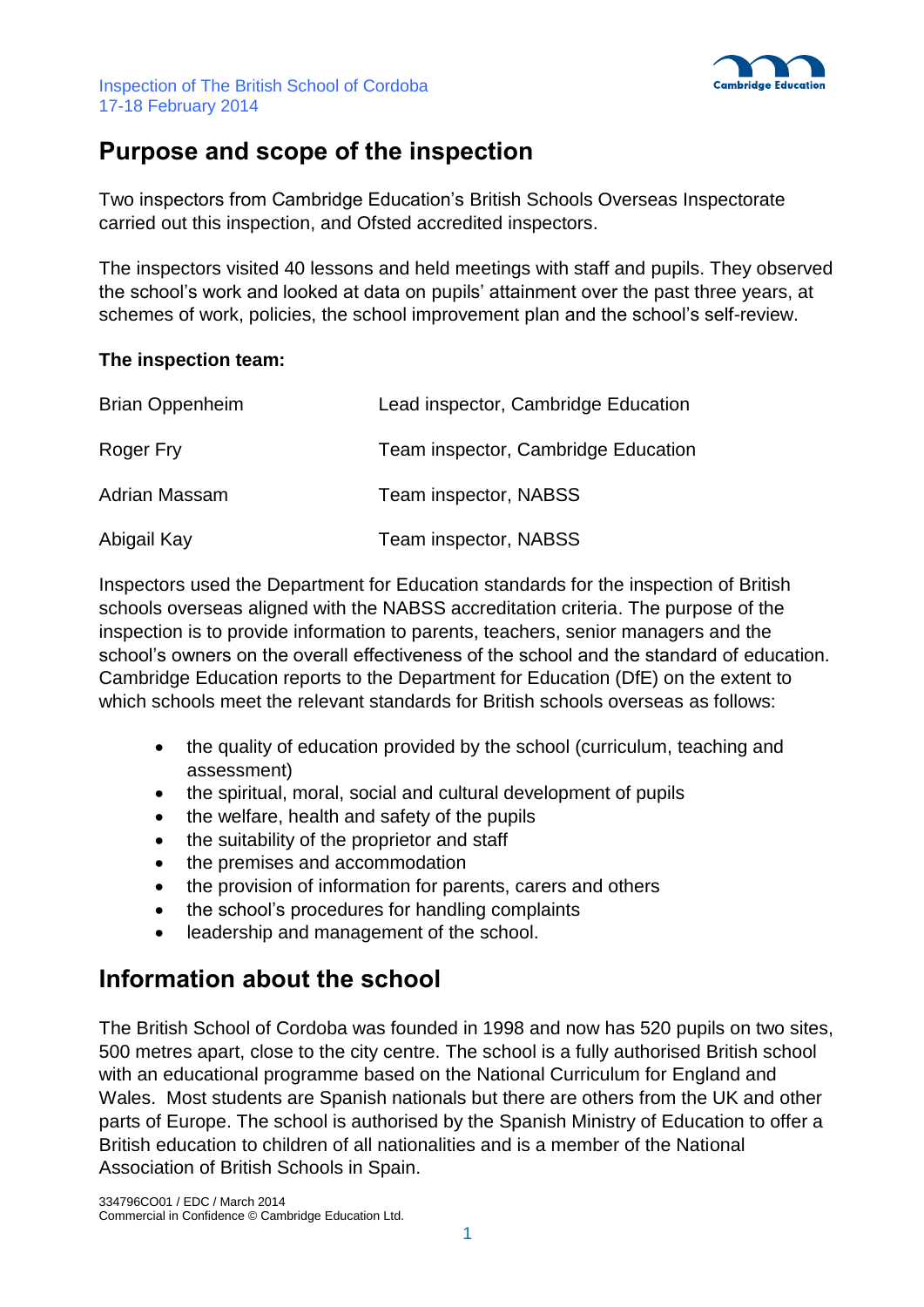

## **Overall effectiveness**

This is a good school that gives its students an effective education that is aligned well to the National Curriculum for England and Wales. As a result, students gain a good understanding of how British society works, enabling them to move back to the UK for further study if they so wish. The school also provides effective opportunities for students to enter Spanish universities.

Students learn well and make good progress by the time they leave school. Progress is good in Early Years and Key Stage 1 but in Key Stage 2 it slows a little because the most able students are not always challenged enough. The school has rightly identified improving writing as a priority because of the impact it has on all subjects in Key Stages 3 and 4. Progress in Key Stages 3 and 4, and in the sixth form, is brisk and students make good gains in knowledge, skills and understanding. IGCSE, AS and A Level examinations results are consistently above the average in England and compare favourably with other British schools in Spain.

Performance at IGCSE has been constant over the past few years with 80% to 90% of students gaining A\* - C grades. The data show that the proportion of students who gain A\*/A grades in English, mathematics and science at IGCSE is consistently higher than the proportion gaining Level 5 in the same subjects at the end of Year 6. This shows that students make good progress in their learning. Achievement in the sixth form is similarly good.

Students' welfare, health and safety are promoted very effectively and in some respects the work the school does in this area is outstanding. There is good supervision of students around the site and lessons are managed well. As a result, students' behaviour is good. The high quality of display throughout the school helps to engender students' pride in their school: they look after the building and treat the equipment and facilities with respect.

Teaching and learning are good and sometimes outstanding. Teachers give students a range of activities that keeps them motivated and engaged in their work. Good behaviour is promoted very effectively and students have positive attitudes and respond well to the tasks they are given. When asked, students said they enjoy school a great deal. These positive attitudes contribute significantly to students' ability and willingness to learn: they take their school work seriously and want to do well.

The curriculum is broad and balanced and meets the needs of students effectively because of the wide range of subjects offered. Extra-curricular activities extend the opportunities available tor students and trips abroad, especially to the UK give them a broader perspective about British society.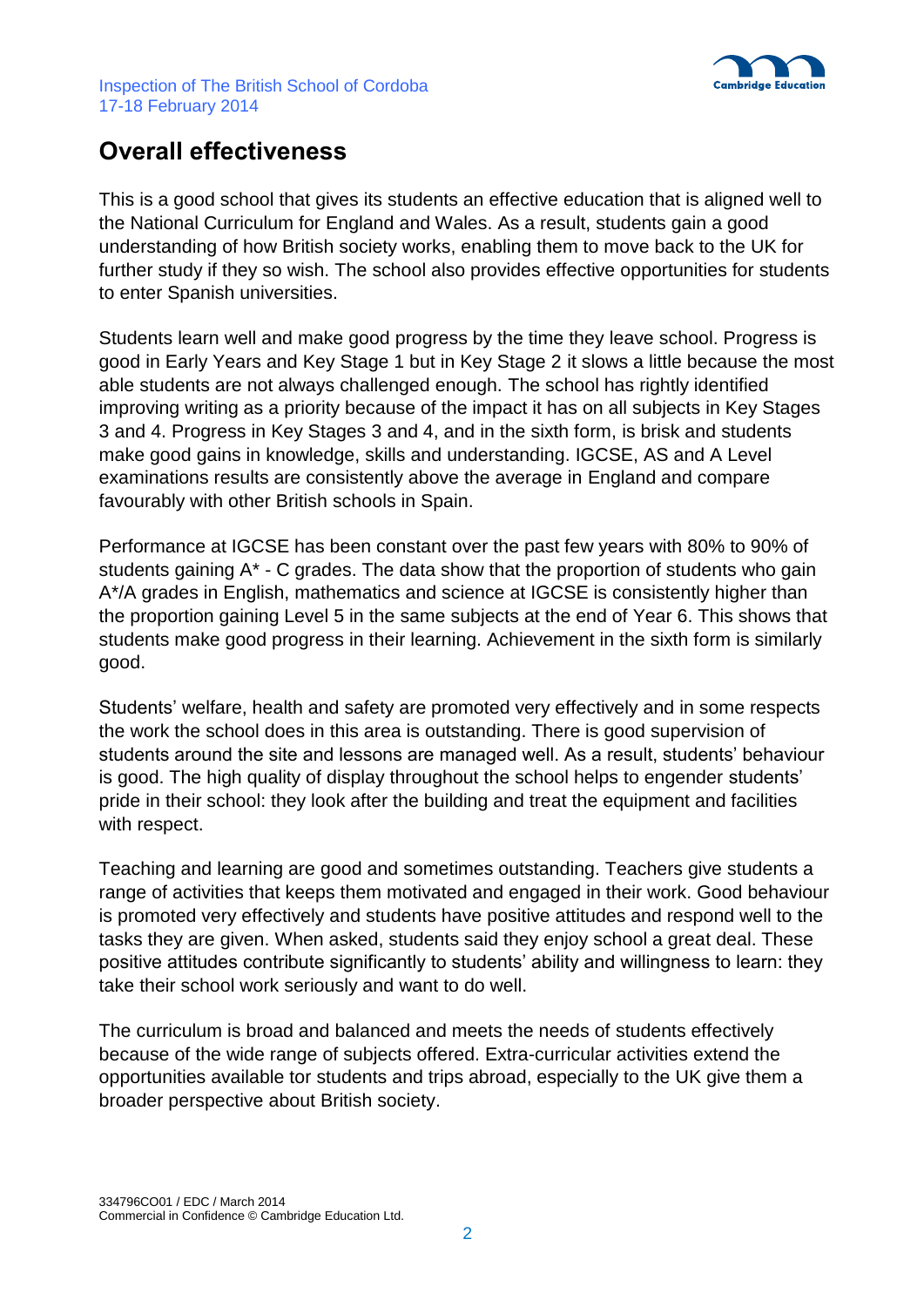

The school is very successful in promoting students' spiritual, moral, social and cultural development. As a result, they develop outstanding personal qualities including respect for others, very positive attitudes to school and self-confidence.

Leadership and management are good. The cooperative governance model means that parents are involved fully in the school. The principal and senior leaders have a clear mission based on respect, academic achievement and responsibility, which are translated effectively throughout the school. Middle leaders are becoming increasingly effective and have a clear understanding of teaching quality in their areas. The school development plans have clear objectives and identified success criteria but tend to focus on compliance rather than outcomes making it difficult to evaluate the impact.

# **Compliance with regulatory requirements**

The British School of Cordoba meets the requirements for British schools overseas, as laid down by the UK Department for Education, in full. The school promotes a British education for its pupils well through its teaching, climate, curriculum and the focus on IGCSE and AS/A Level examinations. It meets the requirements of the Spanish Ministry of Education.

# **What the school could do to improve further**

While not required by regulations, the school might wish to consider the following points for development:

- **IMPROVE teaching further by:**
- sharpening the way tasks are differentiated to meet the needs of all pupils especially the most able
- providing tasks that are interesting and capture students' imagination
- sharing good practice more widely across the school.
- Improve the school development plans by:
- strengthening the focus of the plans on the impact of actions rather than completeness
- reducing the number of priorities to those which are going to have the most impact on improving teaching and learning, and raising achievement.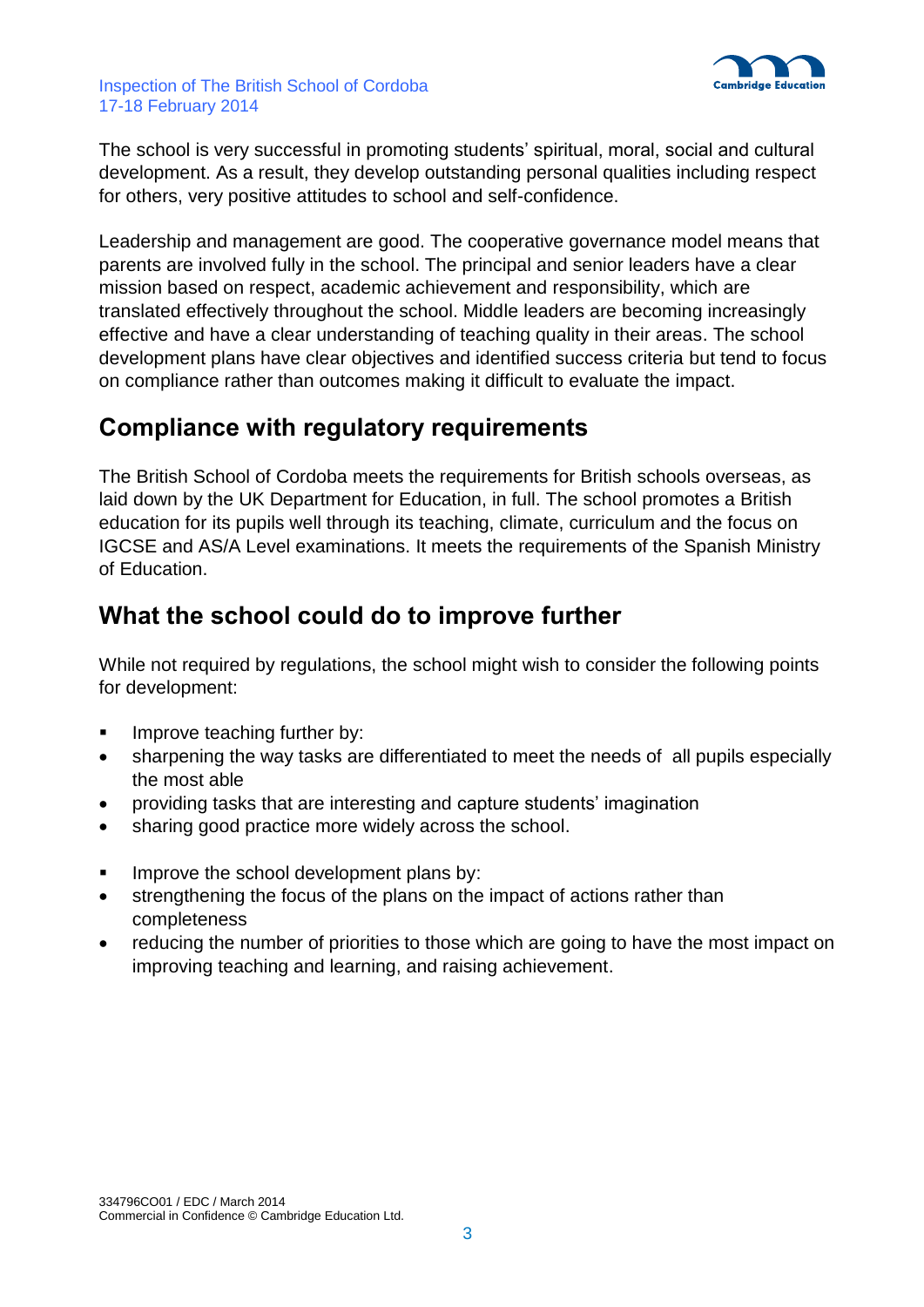

# **The quality of education provided by the school**

## **The curriculum**

The curriculum is good. It is suitably broad and provides students with a balance of subjects that meets their needs. It follows the National Curriculum, for England and Wales and includes subjects required by the Spanish Ministry of Education.

In the Foundation Stage (three and four year olds) the curriculum provides good early years experiences and opportunities for children to develop their skills in the six areas of learning including literacy, numeracy and social, personal and emotional skills. This is because planning is thorough and follows closely the English guidance for the Foundation Stage. As a result children move into Year 1 with a good range of skills and understanding and make brisk progress with their learning as they move through to the end of Year 2. Students start Year 3 at above average levels and by the end of Year 6 reach above average standards. The opportunity for students to start learning French in Year 6 helps to extend their skills and understanding well. On the whole, progress is good but the pace of learning is not quite as brisk as it could be because the most able students are not always challenged enough.

The secondary curriculum is good. The range of subjects offered enables students to have a broad experience and prepares them well for their IGCSE examinations and the requirements of the Spanish curriculum. The "core" programme in Years 10 and 11 is well balanced so that students experience different ways of learning, from academic, through to practical, creative and physical activities. Sixth form opportunities are good and the range of subjects provided ensures that students' needs are met.

Cultural activities for adults and children are organised periodically by a group of parents with the full cooperation of the school. In addition, the school runs after school sports clubs and employs peripatetic music teachers who give music tuition during the school day. These clubs and activities are generally well attended and add significantly to students' experiences. Students said that they "have lots of clubs like Chinese, horse riding and gym". They also talked excitedly about trips and excursions for example the theatre and the cinema.

## **The quality of teaching and assessment**

The quality of teaching is typically good with some outstanding features. As a result students learn well and make good progress to achieve above average standards. The majority of teaching seen during the inspection was good; it was occasionally outstanding and sometimes satisfactory. None of the teaching seen was inadequate. The characteristics of the good teaching included the following significant factors: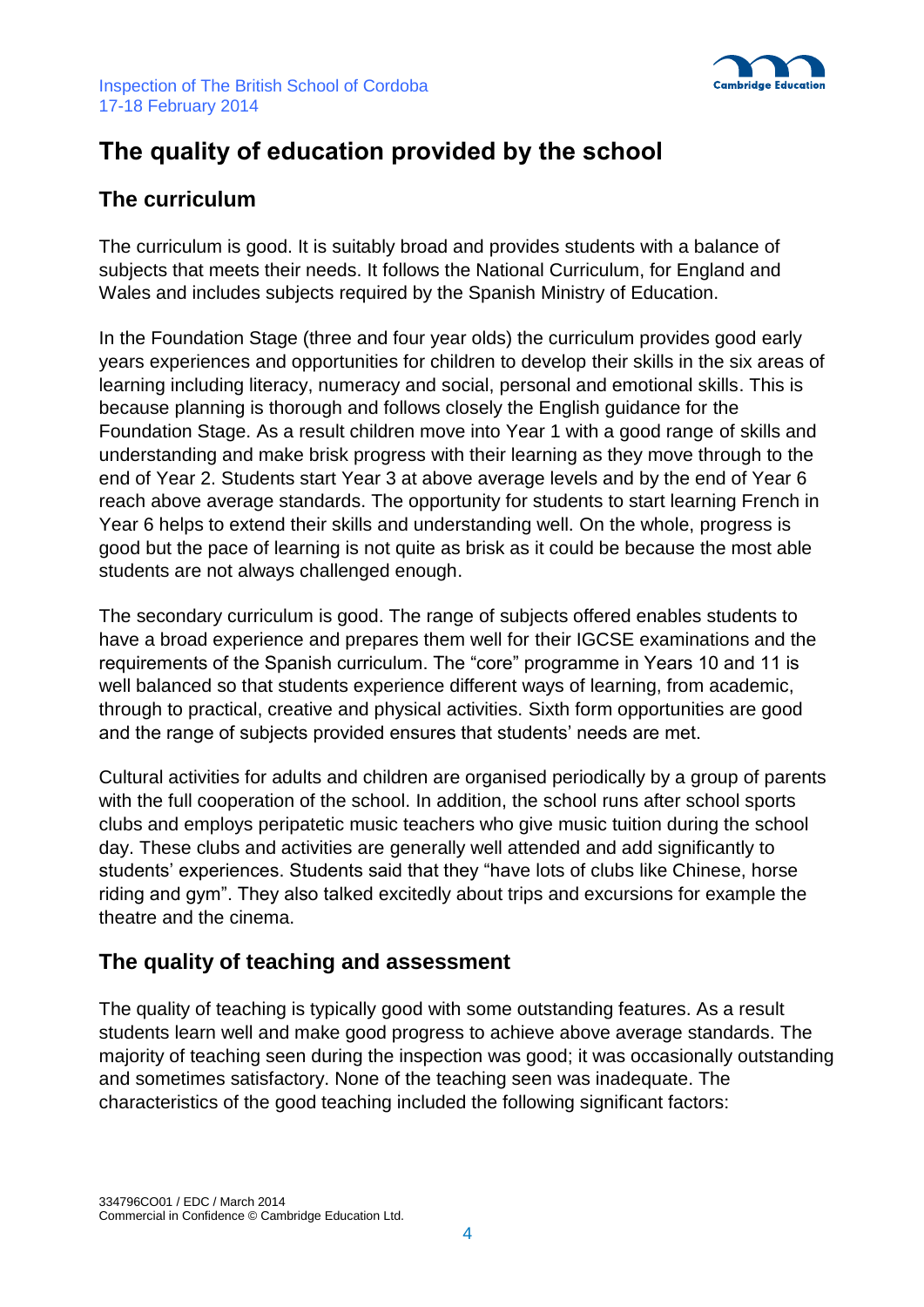

- Students behave very well in lessons because of the way teachers manage them
- Students have very good attitudes to their learning and respond very well to the activities they are given
- Classrooms are well resourced, including teaching assistants (TAs)
- Teachers use a range of imaginative activities that keep children and students excited about learning, and focused and attentive
- Teachers use their expertise effectively to impart to students the necessary knowledge and skills to succeed
- English language is a key part of lessons
- The pace of learning is good because teachers make the lesson interesting
- Lessons are well structured and students are given time to consolidate their learning as well as develop new skills and understanding.

Satisfactory teaching was characterised by:

- A "one size fits all" approach where the same work was set to all students. This meant that the work lacked challenge and did not stretch students sufficiently
- TAs not supporting teaching effectively enough
- Less creative use of resources than in the good lessons
- In Key Stage 2, the most able students were not always challenged sufficiently and there is a need to target the higher levels especially Levels 5 and 6
- In some cases, teachers do not take advantage of students' good attitudes to learning to really push them.

Occasionally, teaching was outstanding. The factors that made it so were the way teachers made sure that all students were challenged by setting tasks that were sufficiently open to meet the needs of all. This happened, for example, in a Year 7 lesson. Lower down the school a Year 1 lesson was outstanding because the teacher insisted on everyone speaking English at all times and gave students thinking time. This enabled them to develop their communication and literacy skills very effectively.

Assessment for learning has been a focus of the school's professional development provision. Generally, this work is having a successful impact on practice and there are examples of marking being used effectively to give good feedback to students and help them improve their work.

## **The spiritual, moral, social and cultural development of pupils**

Provision for students' spiritual, moral, social and cultural development is outstanding. Students have excellent attitudes to school and to their learning. This has a very effective impact on their learning because they behave very well, are respectful towards their teachers and their peers, and are keen to do well in their studies.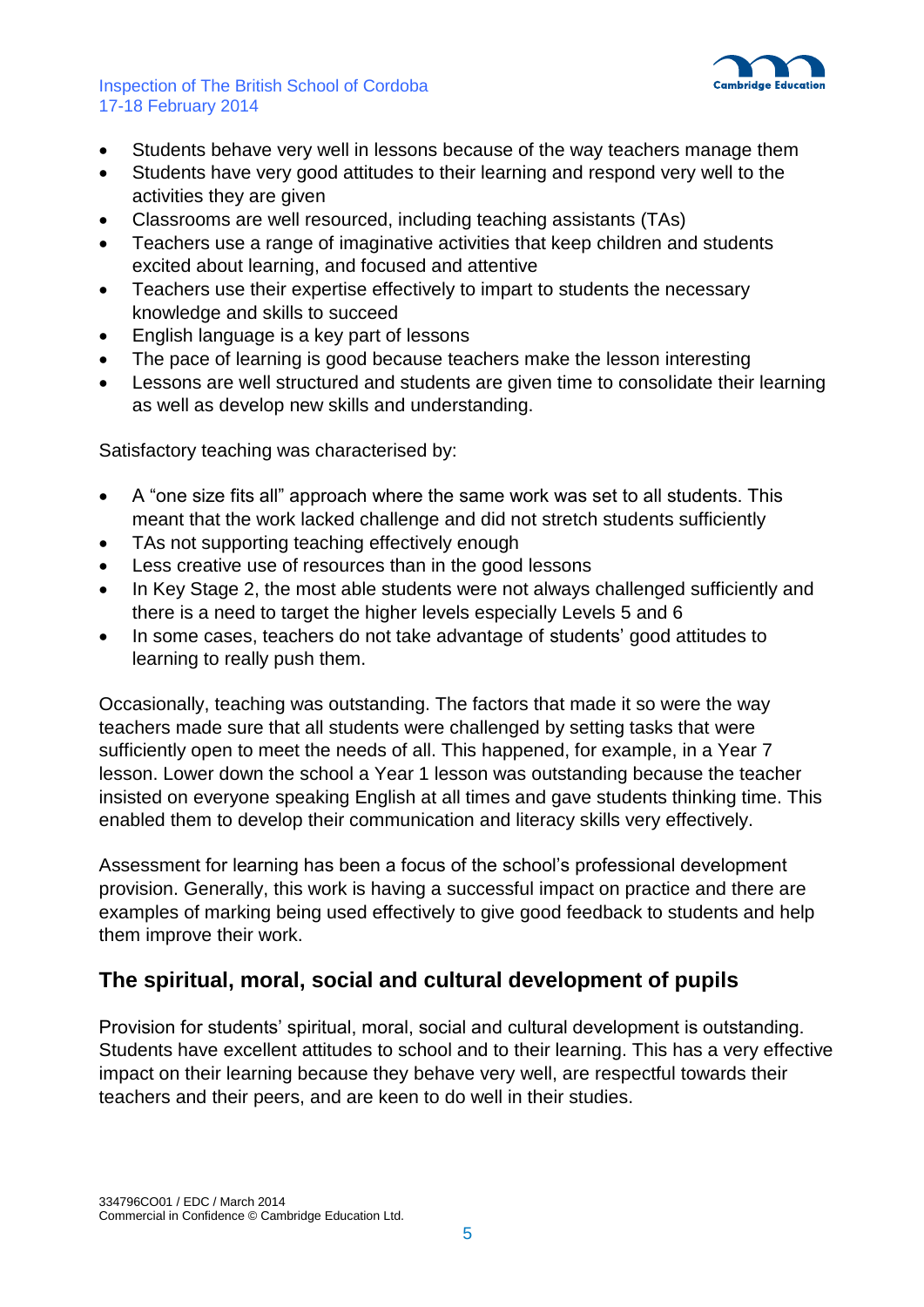

Trips and after extra-curricular activities contribute well to students' personal development. For example, one student noted, "I was really proud of myself when we went abseiling. You can overcome your fears".

The school's very positive climate also adds significantly to students' spiritual, moral, social and cultural development. Students have a clear understanding of right and wrong and understand how to behave with, and respond to, others. Students feel that the school council is very useful because it allows them to make their views known to teachers. They said it is "important".

Students have a good understanding of the issues related to bullying. Anti bullying is covered extensively in PSHE lessons and students know what to do and who to go to on the rare occasions where there are issues.

Cultural development is promoted effectively though the curriculum and the range of after and extra-curricular activities. As a result, students gain a secure understanding of both the British and Spanish cultures. Studying French in school and the opportunity to learn Chinese also contribute to students' understanding of the wider world.

## **The welfare, health and safety of the pupils**

The quality of welfare, health and safety provided by the school is good. This has a strong impact it has on students' academic and personal development because they are well supported. The PSHE curriculum covers aspects of healthy living such as eating well and causes of common diseases. Staff have high expectations of behaviour, good relationships with their students and provide good support. Students say they are happy at school and make friends quickly. They have a sense of pride in themselves and in the school.

Students with additional educational needs (ALN) are supported well by the learning support department. This is a strength of the school. There are secure procedures for identifying students' needs and the ALN coordinator supports those whose progress is "stuck" as well as with those judged to be gifted and talented. As a result, support for students who are falling behind is targeted effectively. The school employs its own psychologist who works closely with the department.

Transition arrangements from the Foundation Stage into Key Stage 1 are good. One of the school's priorities has been ensuring curriculum progression from one key stage to another and teachers from secondary support Year 5 and 6 subject lessons, for example science. This is helping to raise standards.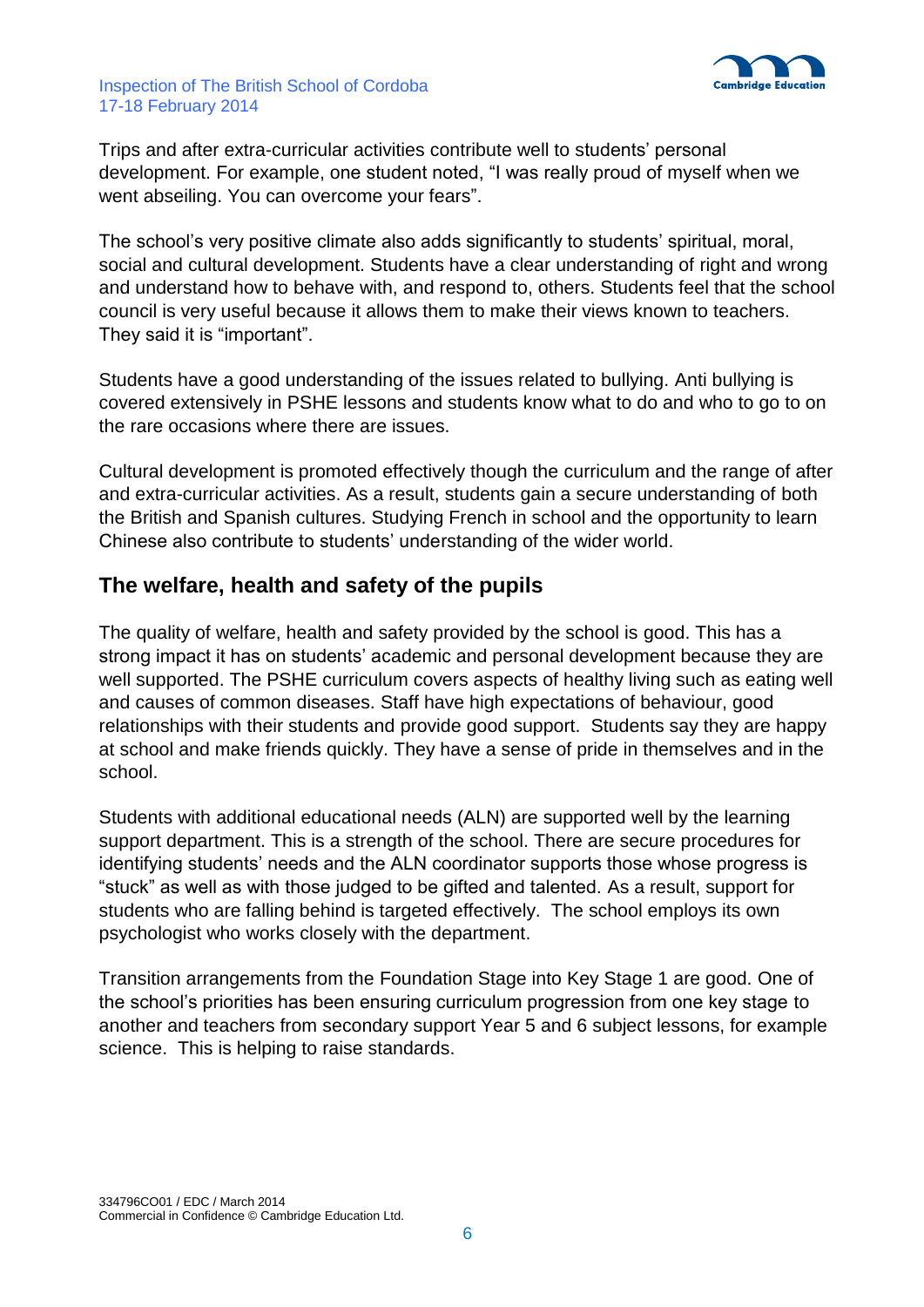

## **The suitability of the proprietor and staff**

The proprietors ensure that all the appropriate checks required by the local authorities are made on staff to confirm their suitability to work with children. Details are recorded appropriately. Where appropriate, the UK's DBS enhanced disclosure is used to check the suitability of British teaching staff. Procedures meet the requirements for British schools overseas.

## **The premises and accommodation**

The premises and accommodation are good and contribute very well to students' well being and to the positive climate for learning. High quality displays throughout the school contribute significantly to this positive climate. The accommodation meets the needs of both the students and the curriculum. It is safe, welcoming and well cared for, and provides good access for disabled students. There are sufficient toilet facilities for students and staff; there is a nurse's room and washing facilities in the Foundation Stage. The recent addition of an outdoor play area for Key Stage 1 means that there is adequate space for students. The outdoor space in the Foundation Stage is generous and supports children's learning well. The premises and accommodation meets all the BSO requirements.

### **The provision of information for parents, carers and others**

The school provides clear information for parents including a complaints procedure and policies for admissions and attendance. Parents receive regular information about their children's achievements though straightforward report cards each term. Parents say that they are very satisfied with the school and that they receive all the necessary information. Many are involved in the school as shareholders and in running workshops and after school clubs. They say they feel very welcome at the school. The information provided by the school for parents meets the requirements for British schools overseas.

## **The school's procedures for handling complaints**

The school meets the BSO requirements for handling complaints but few parents raise any concerns. One parent noted, "We never have any concerns".

## **Leadership and management of the school**

The school is well led and managed. The principal provides clear strategic leadership which ensures that all share his vision and high expectations. Senior leaders are effective and work together well as a team to push forward developments and improve teaching and learning. Middle leaders also make a strong contribution to the school and take up their leadership roles effectively. For example, they are becoming increasingly involved in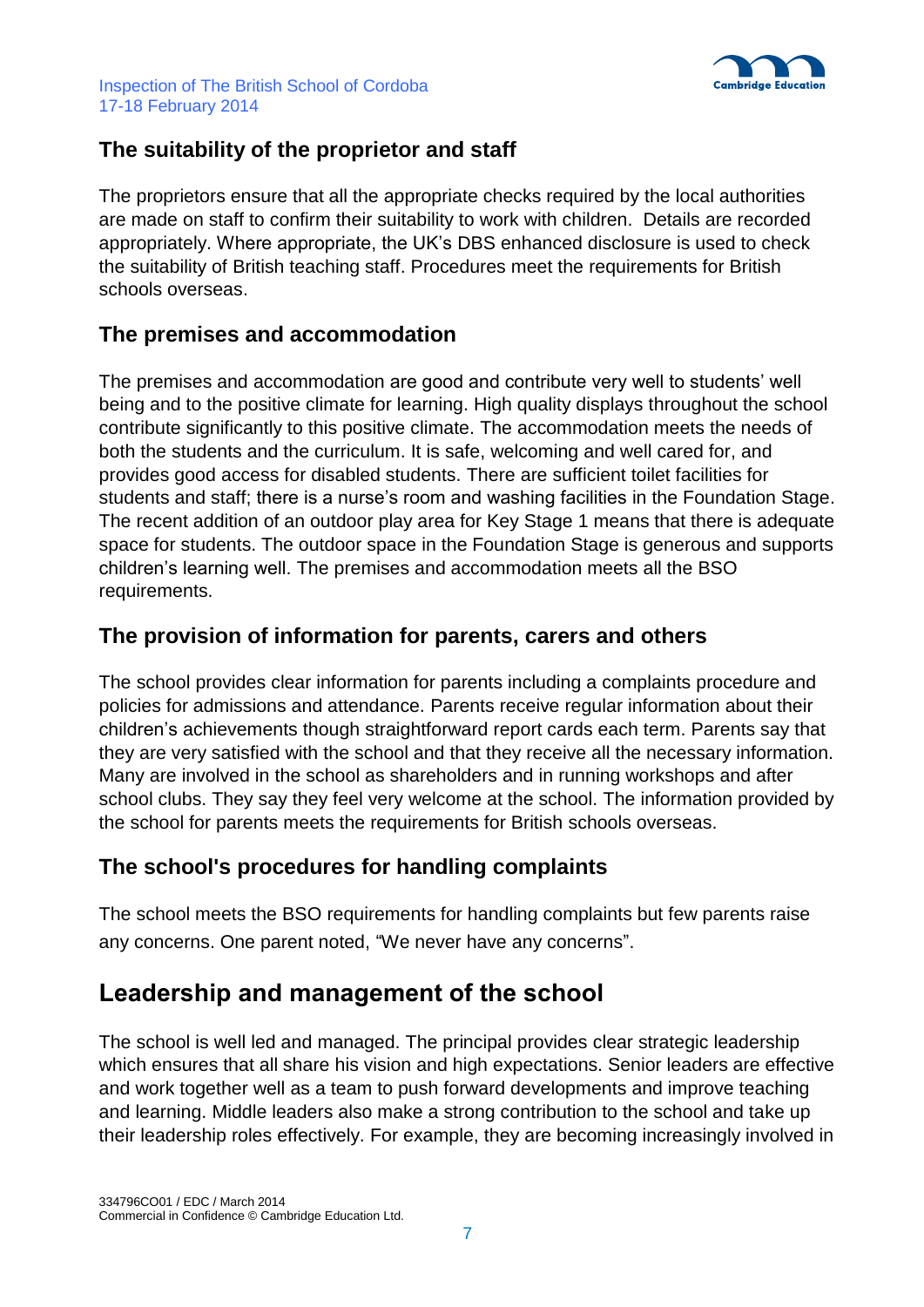

observing lessons. Some heads of department said it was left to individual subject areas how often these take place but there is a published evaluation cycle suggesting that is driven by senior leaders.

The school uses data reasonably well to understand overall trends, identify students who need additional support and to set targets for students to achieve. In the secondary school tracking students achievement is based on internal criteria but is not externally benchmarked. This means that while teachers have a good understanding of individual students who are experiencing difficulties, it is difficult to analyse performance against international benchmarks. Doing so would help the school identify if there is scope for further improvement and help to raise achievement even further.

The school has clear systems for reviewing its work, identifying priorities for development and using these to implement improvements. The school development plans have clear objectives and identified success criteria, which are derived from what the school calls an "internal inspection report." This is, in effect, a record of its self-evaluation processes and is well structured. The development plans are clearly working documents and used to help drive improvements. The success criteria are more about compliance than outcomes making it difficult to evaluate impact. Middle leaders are clear about the school's priorities, especially the work to improve assessment for learning.

Overall school leaders have a strong impact on students' learning. The positive ethos and climate for learning, the effective teaching and the good progress made by students are evidence that leaders are doing the right things. For example, in Key Stage 2 reading has been a focus and standards have improved. The introduction of phonics in the Foundation Stage has also raised literacy standards effectively. The school recognises that it also needs to focus on mathematics in primary and have introduced a number of initiatives such as the "imaths programme" and parent workshops. These are having a positive impact and more students are now making better progress.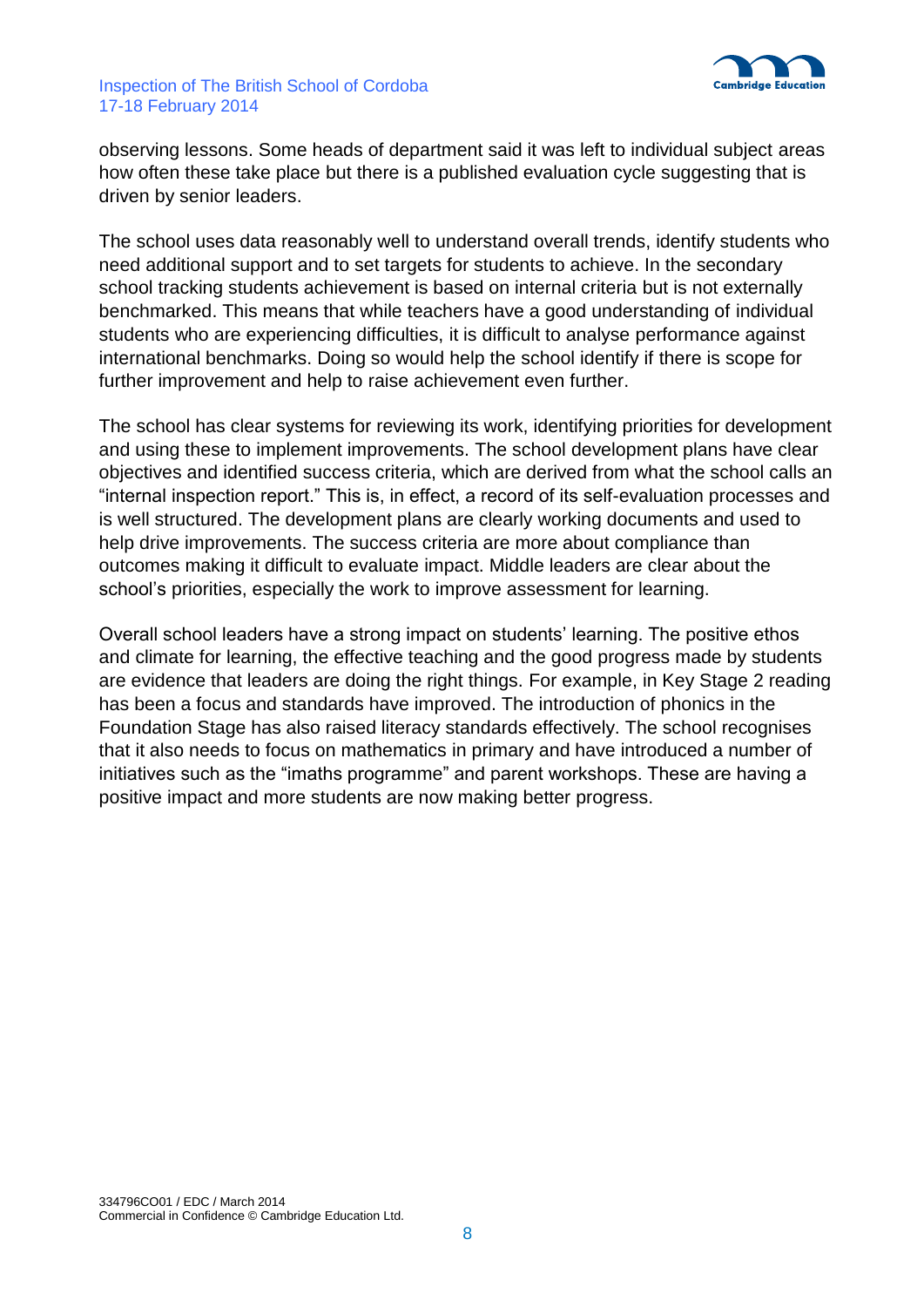



# **Glossary of terms**

## **What inspection judgements mean**

| Grade   | <b>Judgement</b> | <b>Description</b>                                                                                                                                                                                                               |
|---------|------------------|----------------------------------------------------------------------------------------------------------------------------------------------------------------------------------------------------------------------------------|
| Grade 1 | Outstanding      | These features are highly effective. An outstanding<br>school provides exceptionally well for all its pupils'<br>needs.                                                                                                          |
| Grade 2 | Good             | These are very positive features of a school. A<br>school that is good is serving its pupils well.                                                                                                                               |
| Grade 3 | Satisfactory     | These features are of reasonable quality. A<br>satisfactory school is providing adequately for its<br>pupils.                                                                                                                    |
| Grade 4 | Inadequate       | These features are not of an acceptable standard.<br>An inadequate school needs to make significant<br>improvement in order to meet the needs of its<br>pupils. Ofsted inspectors will make further visits<br>until it improves. |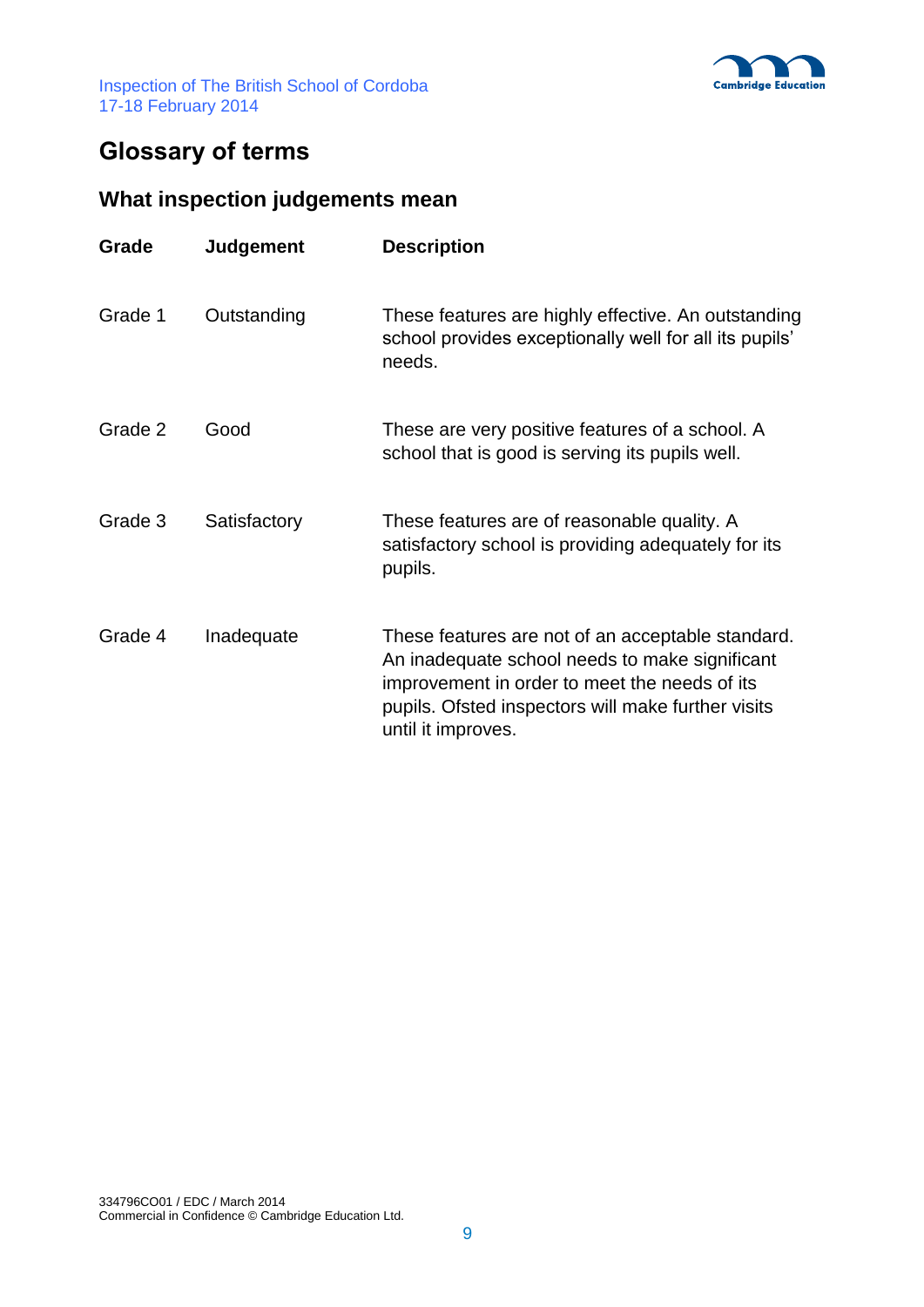

# **Common terminology used by inspectors**

| Achievement:                  | the progress and success of a pupil in their learning,<br>development or training.                                                                                                                                     |
|-------------------------------|------------------------------------------------------------------------------------------------------------------------------------------------------------------------------------------------------------------------|
| Attainment:                   | the standard of the pupils' work shown by test and<br>examination results and in lessons.                                                                                                                              |
| Capacity to improve:          | the proven ability of the school to continue improving.<br>Inspectors base this judgement on what the school has<br>accomplished so far and on the quality of its systems to<br>maintain improvement.                  |
| Leadership and management:    | the contribution of all the staff with responsibilities, not<br>just the headteacher, to identifying priorities, directing<br>and motivating staff and running the school.                                             |
| Learning:                     | how well pupils acquire knowledge, develop their<br>understanding, learn and practise skills and are<br>developing their competence as learners.                                                                       |
| <b>Overall effectiveness:</b> | inspectors form a judgement on a school's overall<br>effectiveness based on the findings from their<br>inspection of the school.                                                                                       |
| Progress:                     | the rate at which pupils are learning in lessons and<br>over longer periods of time. It is often measured by<br>comparing the pupils' attainment at the end of a key<br>stage with their attainment when they started. |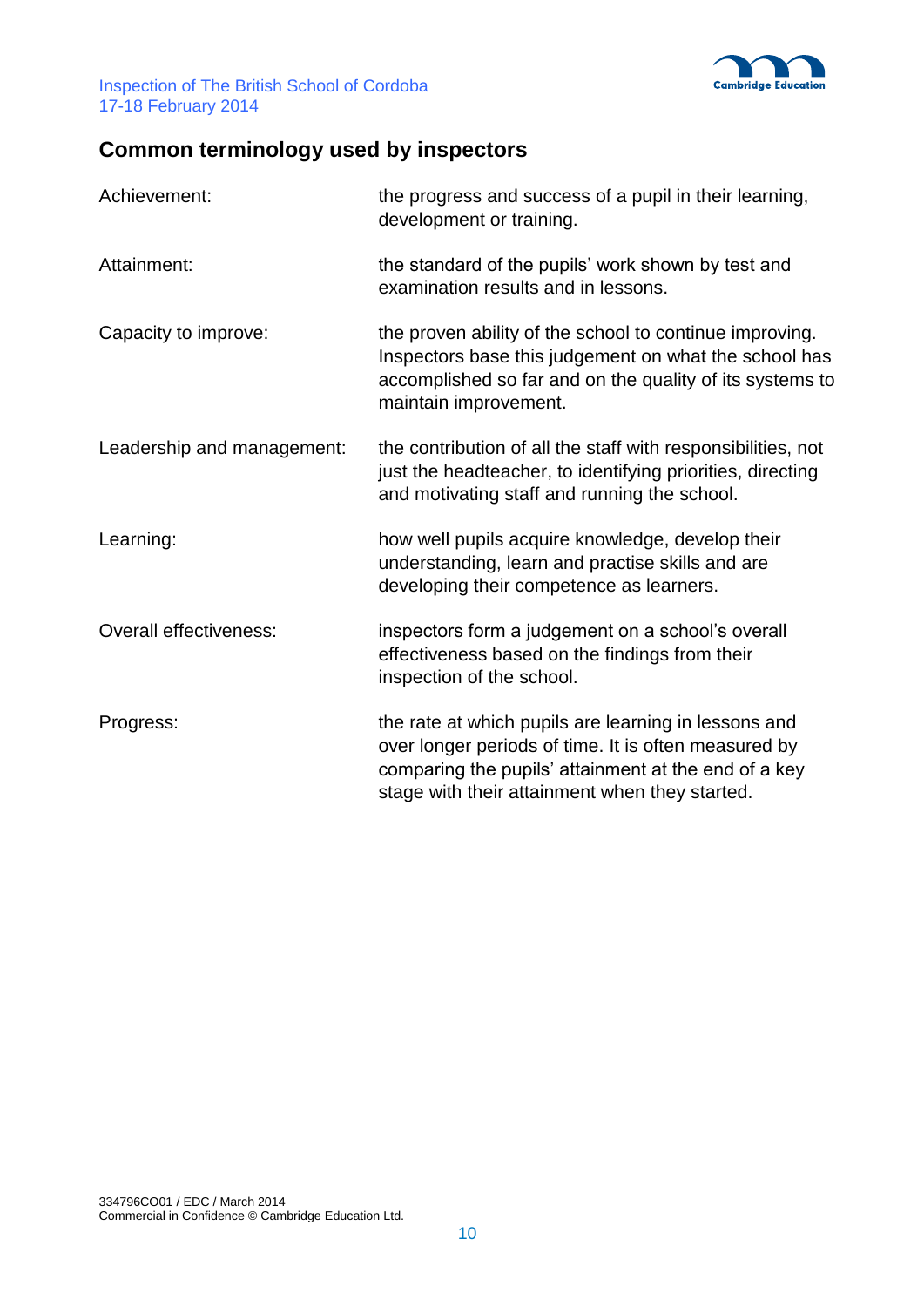



# **Inspection judgements**



### **The quality of education**

| Overall quality of education                                                                    | $\sim$ |  |
|-------------------------------------------------------------------------------------------------|--------|--|
| How well the curriculum and other activities meet the range of needs<br>and interests of pupils |        |  |
| How effective teaching and assessment are in meeting the full range<br>of pupils' needs         |        |  |
| How well pupils make progress in their learning                                                 |        |  |

#### **Pupils' spiritual, moral, social and cultural development**

| Quality of provision for pupils' spiritual, moral, social and cultural<br>development |    |  |
|---------------------------------------------------------------------------------------|----|--|
| The behaviour of pupils                                                               | -- |  |

### **Welfare, health and safety of pupils**

| $\overline{ }$<br>The overall welfare, health and safety of pupils |
|--------------------------------------------------------------------|
|--------------------------------------------------------------------|

#### **Leadership and management**

| The quality of leadership and management |  | $\overline{\phantom{a}}$ |  |  |
|------------------------------------------|--|--------------------------|--|--|
|------------------------------------------|--|--------------------------|--|--|